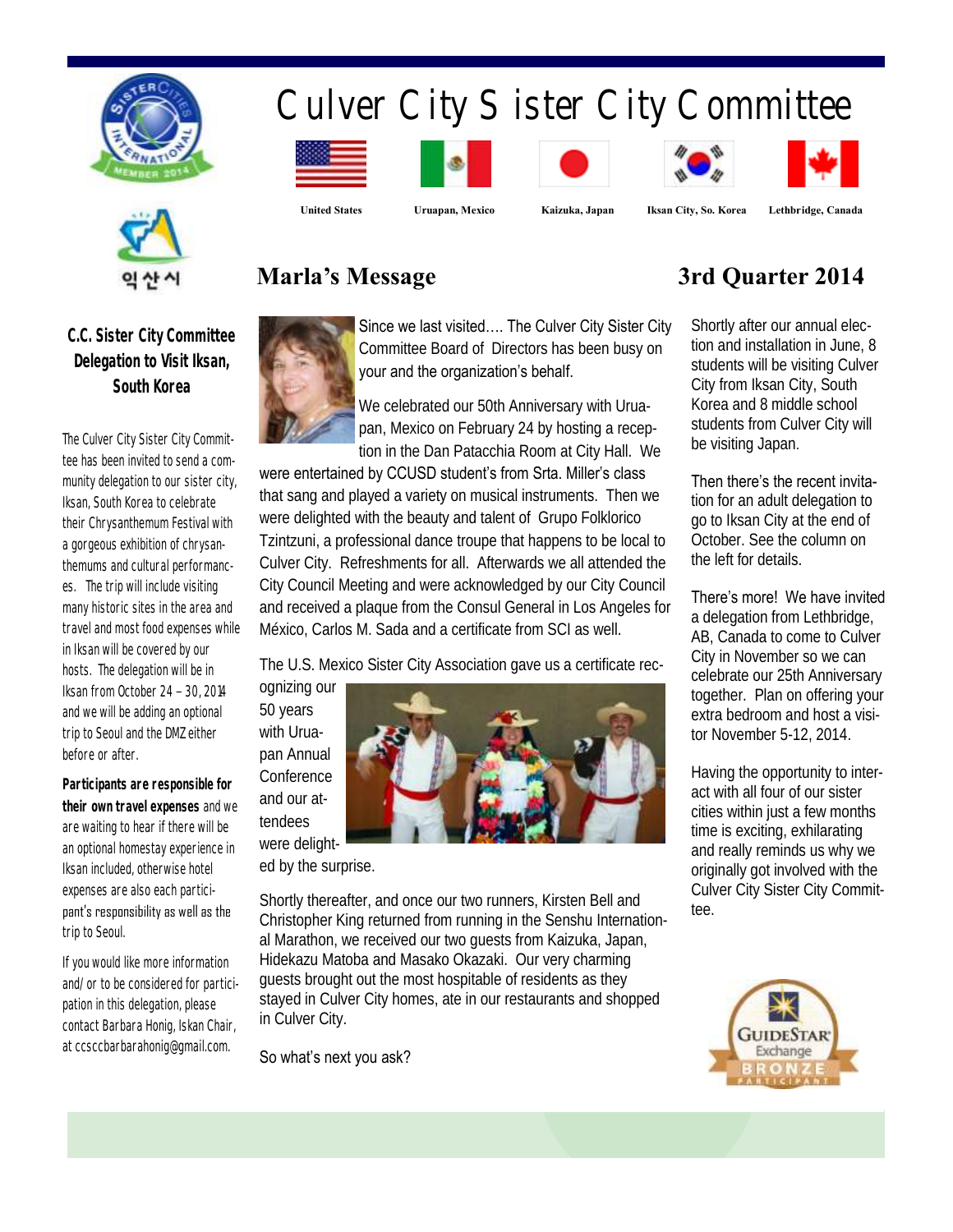#### Culver City Sister City Committee Page 2

Culver City Sister City Committee Post Office Box 1072 Culver City, CA 90232-

www.culvercitysistercity committee.org **E-Mail: ccscc.inc@gmail.com Twitter @CulverCitySis**

You can anonymously visit our Facebook pages. Go to http://tinyurl.com/lq5ax24



# **SUMMER 2014**

We are hosting 8 high school students from Iksan, South Korea July 20-30. Volunteer on the reception committee and help in planning a visit to last a lifetime of memories. Email Barbara Honig, chairman at ccsccbarbarahonig@gmail.com

We are sending a middle school delegation of 8 students and two chaperones to Kaizuka, Japan July 20-29.

### **MEMBER ALERT!**

**Gift a membership to a friend. Make an extra donation. Consider us if you want to set up a Scholarship for student travel. Consider us for Planned Giving decisions.**

How do you entertain a guest? We seem to find lots of good food, friends and local Culver City activities. Masako Okazaki (l) and Hidekazu Matoba (r) came to Culver City to run in the L.A. Marathon as part of our on-going



Runner Exchange between Kaizuka, Japan and Culver City.

Surrounding this year's visitors from Kaizuka are alumni Senshu International Marathon runners that come out every year to greet their fellow runners. Many could not join us, but may have attending the previous evening's Welcome BBQ or might be at the Quarterly Dinner, but we're happy to see friends including (L-R) Dan Cohen, Daniel Dobbs, Veronica Reyes, Paul Jacobs, Christopher King, Gary Pealer, Matt Seeberger and Tim Petersen at the "Runners Breakfast" the day before the L.A. Marathon.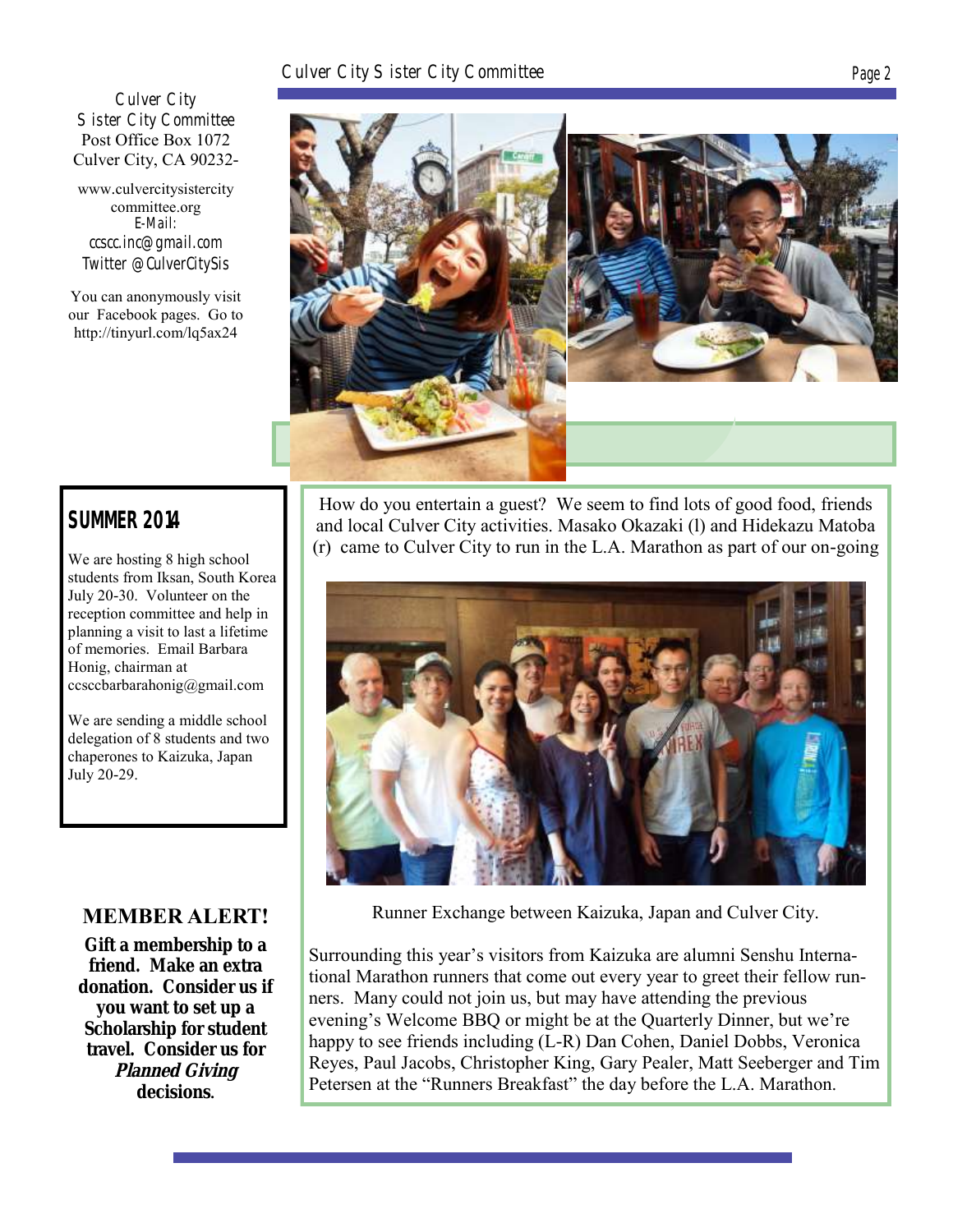Culver City Sister City Committee

# HEAD'S UP—STEP UP

The Culver City Sister City Committee is run by a volunteer elected Board of Directors for three year terms. **ANY member** that is interested in serving on the board is eligible to be considered for a board position. Along with this newsletter is a ballot to fill seats, an annual ballot and an opportunity to finally decide to step up. Notice the blank lines for write-ins. YOU are welcome to write yourself in or WRITE-IN someone else.

The Nominating Committee met in February but might not have known YOU were interested in exploring a board position. Self-nominations ARE WELCOME. .

Get your feet wet now by attending a meeting and you may even discover you can't wait until our next election to get more involved on the board or on one of our committees or with one of our established countries. Go ahead and say YES, I'm ready to serve.

#### **Our KIDS are GREAT**

Two of our own Culver City High School students are speakers on the April 5 SoCal Sister Cities Conference's Youth Panel. Culver City KIDS, our Student Ambassadors, really seem to "get it" when it comes to the idea of global friendships, working towards making the world a better place to live and speaking up about ISSUES. YES, we can learn from our younger generation.



Nihon Buyo (Traditional Japanese Dancer) students performed at our Quarterly Membership Dinner Meeting. Advocates for Language Learning (A.L.L.) sponsors after-school enrichment programs and we were impressed.

(UR) Srta. Samantha Miller's students performed at our Golden Anniversary between Uruapan, Mexico and Culver City in February. Students played a variety of instruments and sang in several languages.